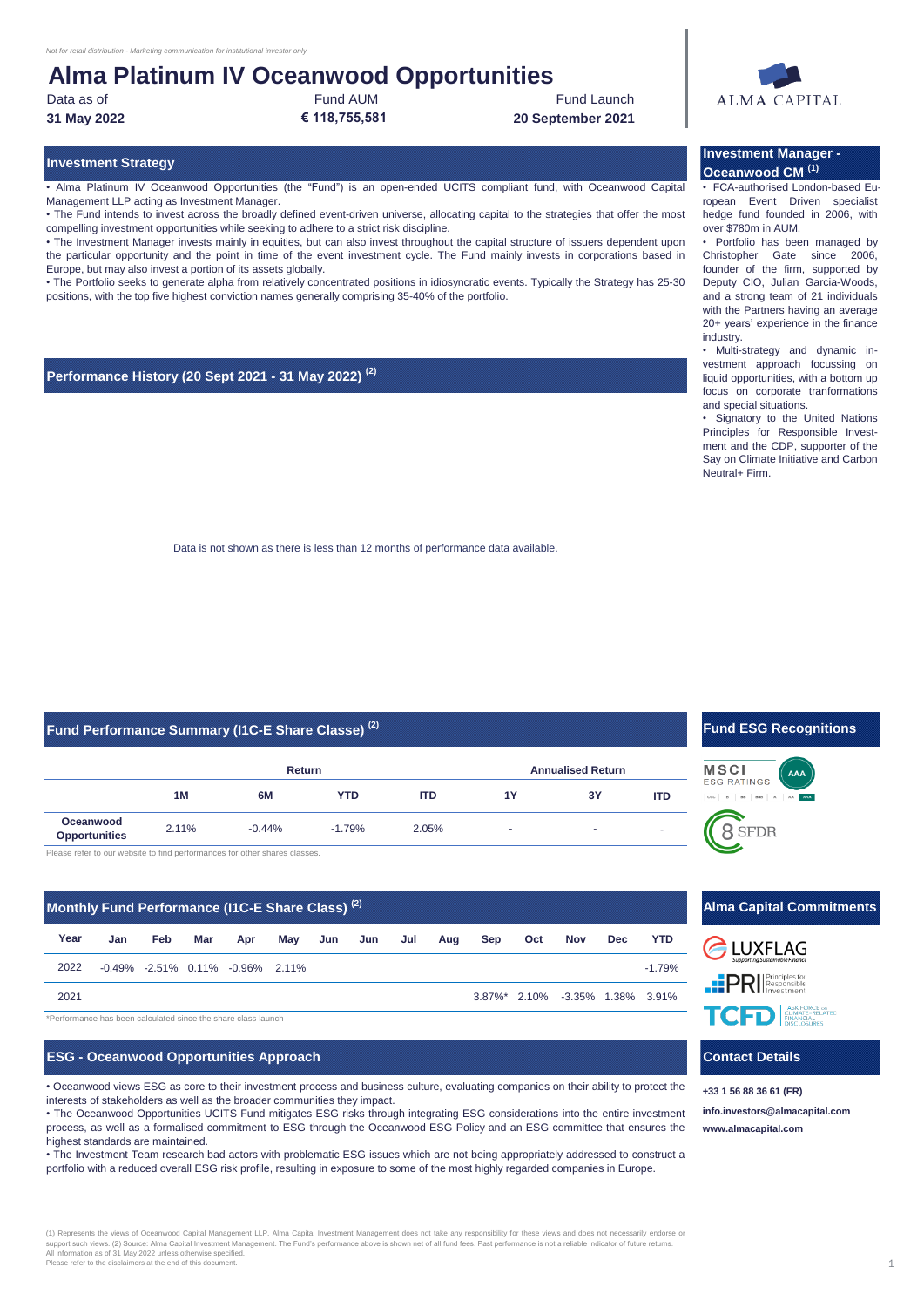10.9%

 $\frac{1}{17.1\%}$ 

24.5%

Long Short

0% 20% 40% 60% 80%

0.0% 0.0% 0.0%

Ultra-large Cap Equities <sub>0.0%</sub>

Small Cap Equities

Index Swaps

Equity Index Futures  $\frac{0}{2}$ 

0.0%

Options  $\begin{array}{r} 0.0\% \\ 0.7\% \end{array}$ 

# **Alma Platinum IV Oceanwood Opportunities**

**31 May 2022** Data as of

Fund AUM **€ 118,755,581**

Fund Launch **20 September 2021**



38.2%

37.1%

**Fund Characteristics**





■Net ■Net Excluding Merger Arbitrage Deals ■ Gross ■ Short ■ Long

**Key Facts**

| <b>INSY REGISTS</b>                       |                                    |                                                       |                   |                   |  |
|-------------------------------------------|------------------------------------|-------------------------------------------------------|-------------------|-------------------|--|
| <b>Issuer / Manager</b>                   |                                    | Alma Platinum IV / Alma Capital Investment Management |                   |                   |  |
| <b>Fund Type</b>                          | Luxembourg UCITS SICAV             |                                                       |                   |                   |  |
| <b>Share Classes</b>                      | $I1C-E$                            | $IC-U$                                                | $IC-G$            | $I1C-C$           |  |
| <b>ISIN-Code</b>                          | LU2349504873                       | LU2349504790                                          | LU2349504956      | LU2349505094      |  |
| <b>BBG Ticker</b>                         | <b>ALIOOI1 LX</b>                  | <b>ALIOICU LX</b>                                     | <b>ALIOOID LX</b> | <b>ALIOOIC LX</b> |  |
| Currency                                  | <b>EUR</b>                         | <b>USD</b>                                            | <b>GBP</b>        | CHF               |  |
| Management Fee p.a. (6)                   | 1.25%                              | 1.25%                                                 | 1.25%             | 1.25%             |  |
| <b>Taxe d'abonnement</b>                  | 0.01%                              | 0.01%                                                 | 0.01%             | 0.01%             |  |
| Performance Fee <sup>(7)</sup>            | 18.00%                             | 18.00%                                                | 18.00%            | 18.00%            |  |
| <b>Initial Issue Price</b>                | € 100                              | \$100                                                 | £100              | <b>CHF 100</b>    |  |
| <b>Launch Date</b>                        | 20 September 2021                  | ٠                                                     | ٠                 | ٠                 |  |
| Subscription and Redemption Cut-Off       |                                    | 4:30 p.m. CET (T-1)                                   |                   |                   |  |
| <b>Valuation Day (T)</b>                  |                                    | Daily                                                 |                   |                   |  |
| <b>NAV Publication</b>                    | Daily, published no later than T+2 |                                                       |                   |                   |  |
| <b>Settlement</b>                         | $T+3$                              |                                                       |                   |                   |  |
| Depositary, Administrator, Transfer Agent |                                    | RBC Investor Services Bank S.A.                       |                   |                   |  |
| Registered Countries <sup>(8)</sup>       | Luxembourg, Spain, United Kingdom  |                                                       |                   |                   |  |
| <b>SRRI</b>                               | 4                                  |                                                       |                   |                   |  |

(3) Source: Alma Capital Investment Management. Exposure to interest rate products, foreign exchange, cash and cash equivalents used for cash management are excluded from exposure calculations. (4) Exposures by sector and calculated on a delta adjusted basis. (5) Exposure by country of risk is calculated on a delta adjusted basis and is determined by the country where the issuer of the security generates a majority of its revenue, where thi All information as of 31 May 2022 unless otherwise specified. Please refer to the disclaimers at the end of this document.